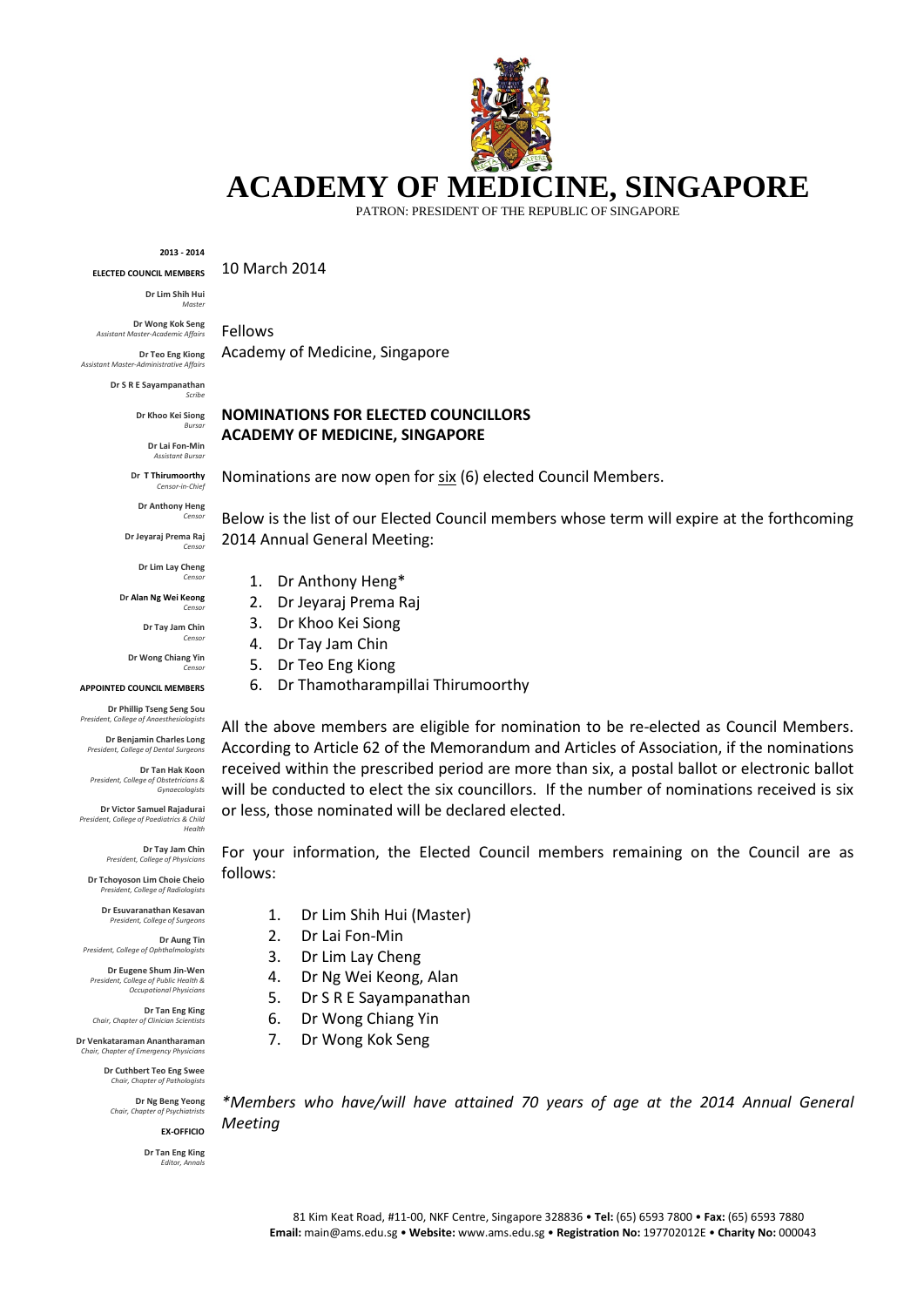

*Page 2*

Kindly submit your nomination using the enclosed Nomination Form. The completed form should reach the Scribe at the Academy's office at 81 Kim Keat Road, NKF Centre, #11-00, Singapore 328836 by **Monday, 31 March 2014, at 1700 hours sharp**. The completed nomination form can be returned via post, fax or email.

Thank you.

Yours sincerely

lela laga-parather

Dr S R E Sayampanathan Scribe